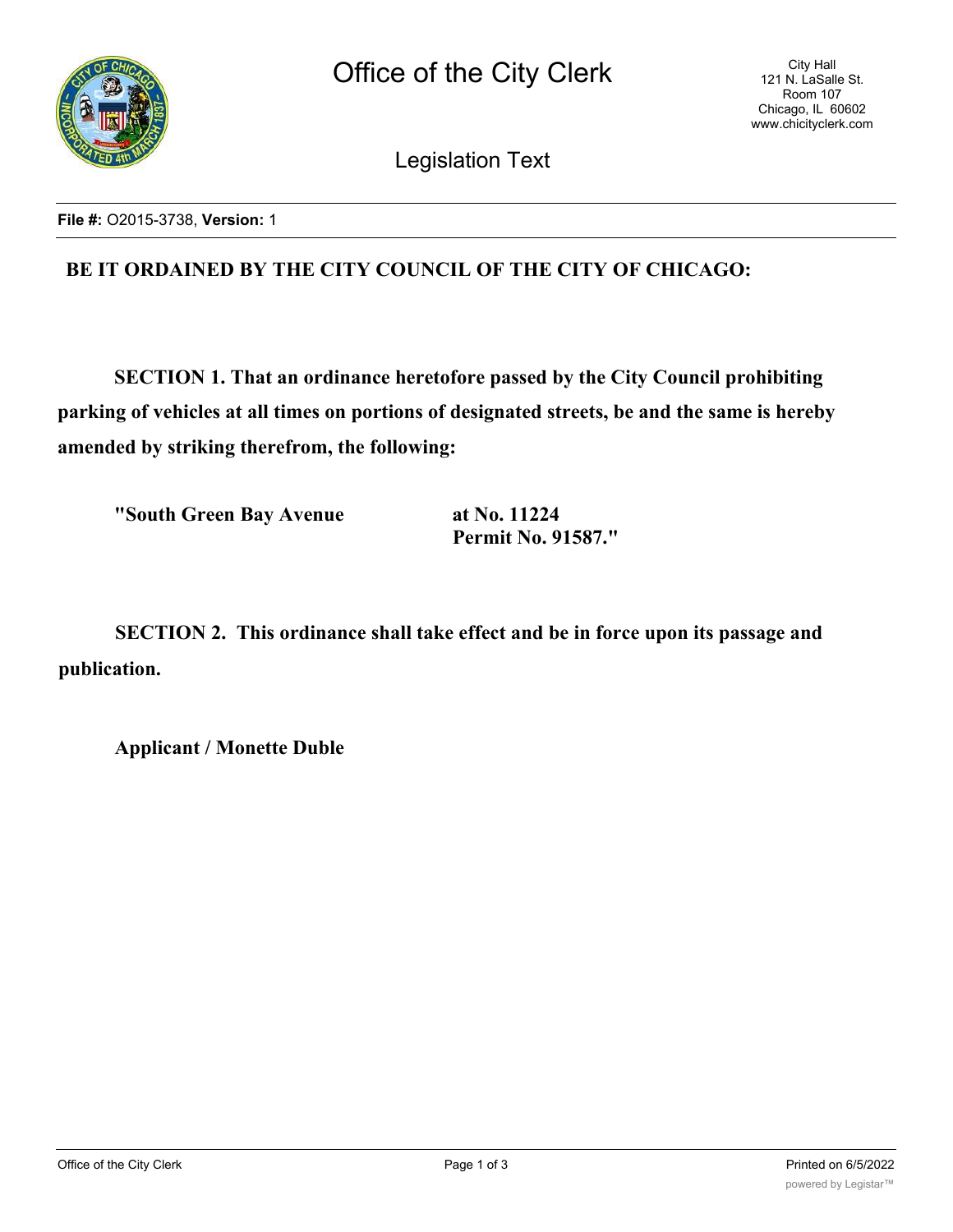**JOHN ^(.IjOPE V Alderma\\lOth Ward** . 773721 59-45

# **FOR SIGN REMOVAL REGARDING PROHIBITED PARKING EXCEPT FOR DISABLED PERMIT NUMBER \_**

# **(FleasewintortraL) (Pleaseprint on**

**NAME OF DISABLED INDIVIDUAL:. REMOVAL LOCATION OF DISABLED PARKING SPACE REQUESTED:**

**( Please print or type current sign Iocaxioa iririrert.;**

**CHICAGO, ILLINOIS (OPCODE). (PHONE NUMBER),**

**REASON POT\* REMOVAL: PM<drfafirtt 4&S^M^llk^tJ**

**NAME AND ADDRESS OF PERSON CURRENTLY BEING BILLED FOR**

**ANNUAL SIGN MAINTENANCE FEE: ;**

**(Please provide information only if billing information differ\*)**

**ILLINOIS VEHICLE LICENSE NUMBER:**

**(W or V plain)**

**ILLINOIS DISABLED PLACARD NUMBER:**

**(Secretaiy of Suia Disabled Placard)**

**CERTIFICATION: THE ABOVE INFORMATION IS CORRECT TO THE BEST OF MY KNOWLEDGE:.**

**jgnafiurc of Applicant)**

# **FORWARD THIS COMPLETED APPLICATION TO YOUR ALDERMAN.**